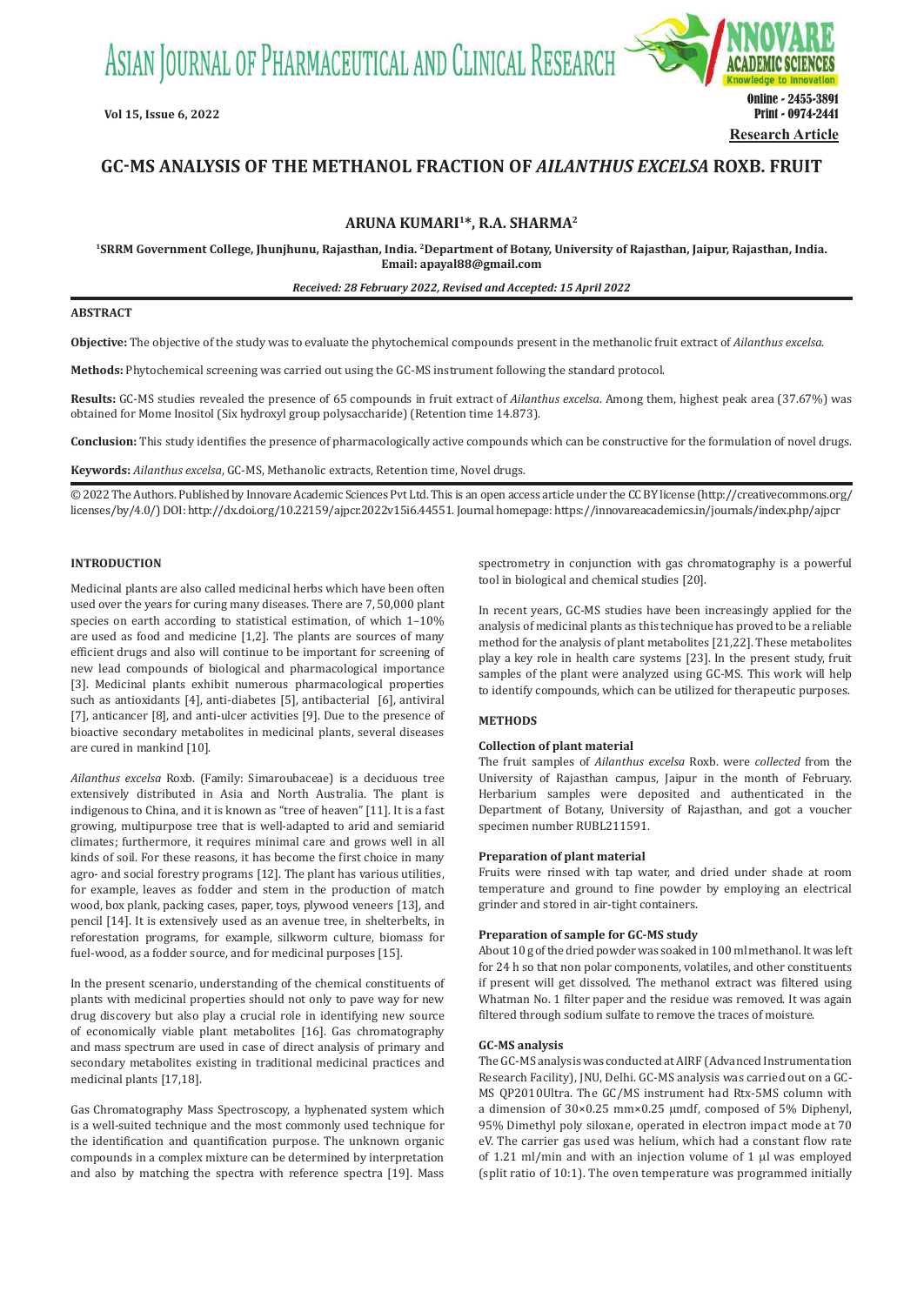at 100°C for 2 min, then an increase to 250 at the rate of 10°C/min for 5 min and then programmed to increase to 280°C at the rate of 20°C/min for 21 min. The MS operating conditions were as follows interface Temp. 270.00°C, Ion Source Temp 230.00°C, Solvent Cut Time: 3.50 min, Scan Speed 3333, mass scan (m/z)-40-650, and threshold: 1000. GC-MS was analyzed using electron impact ionization at 70eV and data were evaluated using total ion count (TIC) for compound identification and quantification. The relative percentage amount of each compound present in the GC-MS spectrum was calculated by comparing the individual compounds average peak area to their total areas. Turbo mass 5.2 software was used to handle mass spectra and chromatograms.

## **Identification of components**

The identification of the components in the extracts was assigned by the comparison of their retention data and mass spectra fragmentation patterns with those stored in the computer library and also with published literatures. NIST08.LIB [24], WILEY8.LIB [25] library sources were used for matching the identified components from the plant material.

### **RESULTS AND DISCUSSION**

GC-MS is the best technique to identify the bioactive components of long chain hydrocarbons, alcohols, and acids used in the analysis of the herbal medicines, there are more significant advantages of GC-MS [26].

GC-MS spectra of fruit extract revealed the peaks that indicated the occurrence of different constituents (Fig. 1). The spectral fingerprint of compounds identified using the data library and molecular weight, the compound names are listed in Table 1. The most prevalent constituent was found to be Mome Inositol (37.67%). The other major compounds are 1,3,4,5-Tetrahydroxy-Cyclohexanecarboxylic acid (28.43%), n-Hexadecanoic acid (6.82%), Heptadecene-(8)- Carbonic acid-(1) (2.71%), 4H-Pyran-4-one-,2,3,-dihydro-3,5 dihydroxy-6-methyl-(2.25%), 1,2,3-Propanetriol (2.01%), Stigmast-5-En-3-Ol, (3. Beta)-(1.59%), 5-Hydroxymethylfurfural (1.48%), Linoleic acid (1.25%), 4-Ethyl-3-methyl-4-pentene-2-one (1.23%), N-2 (Nitrophenyl) pentofuranosylamine (1.09%), Octadecanoic acid (1.03%), Lupeol (0.98%), etc.

Previously, it has been reported that the methanolic extracts of plants possess several biological activities such as anti-oxidant, antifungal, antimicrobial, anti-inflammatory, and pesticidal activities [27].

Most of these constituents have been found to show interesting biological activity against certain illnesses. The major constituent, Mome inositol, a polysaccharide, is reported as anti-alopecic, anti-cirrhotic, antineuropathic, cholesterolytic, lipotropic, and a sweetener [28].

4H-Pyran-4-one-,2,3,-dihydro-3,5-dihydroxy-6-methyl-, a flavonoid, reported to have mutagen antimicrobial, anti-inflammatory, and antioxidant capacity [29-31].



**Fig. 1: GC-MS Chromatogram of methanolic fruit extract of** *A. excelsa*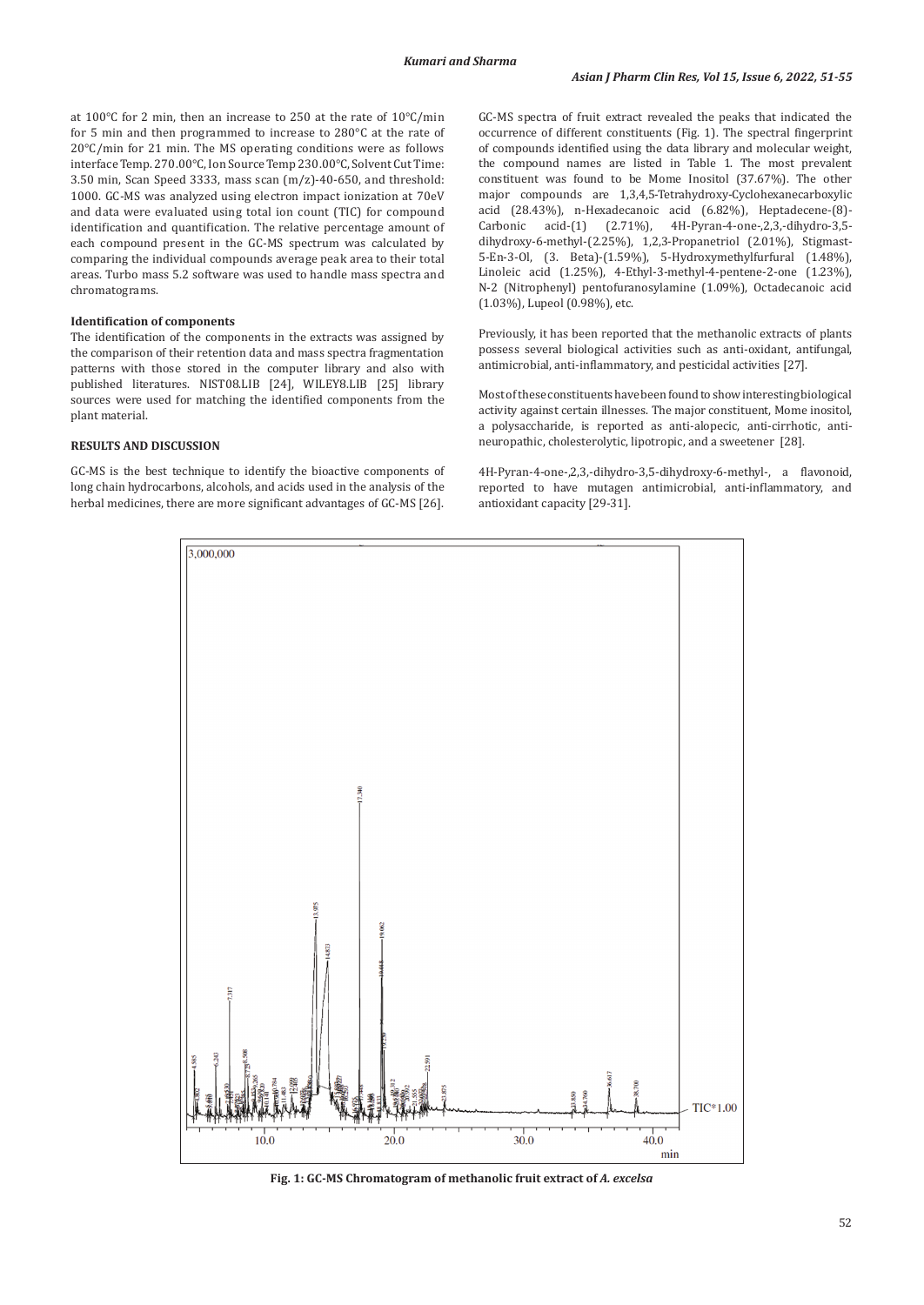| Table 1: GC-MS analysis of methanol extract of A. excelsa fruit |  |  |  |
|-----------------------------------------------------------------|--|--|--|
|-----------------------------------------------------------------|--|--|--|

| S. No.         | R. time          | Area%        | Compound name                                               | Mol. formula                                                                  | Mol. wt.   |
|----------------|------------------|--------------|-------------------------------------------------------------|-------------------------------------------------------------------------------|------------|
| $\mathbf{1}$   | 4.585            | 2.01         | 1,2,3-Propanetriol                                          | $C_3H_8O_3$                                                                   | 92         |
| 2              | 4.802            | 0.25         | 2,4-Dihydroxy-2,5-dimethyl-3 (2H)-furan-3-one               | $C_6H_8O_4$                                                                   | 144        |
| 3              | 5.635            | 0.22         | 2,4-Dimethyl-3-Pentanone                                    | $C_7^{\circ}H_{14}^{\circ}O$                                                  | 114        |
| $\,4\,$        | 5.810            | 0.19         | 4-Oxo-Pentanoic acid                                        | $C_5H_8O_3$                                                                   | 116        |
| 5              | 6.243            | 1.23         | 4-Ethyl-3-methyl-4-penten-2-one                             | $C_8H_{14}O$                                                                  | 126        |
| 6              | 6.530            | 0.49         | 1-Butanol, 3-methyl-, acetate                               | $C_7H_{14}O_2$                                                                | 130        |
| $\overline{7}$ | 7.157            | 0.44         | 2-Acetyl-2-Hydroxy-.Gamma.-Butyrolactone                    | $C_6H_8O_4$                                                                   | 144        |
| 8              | 7.317            | 2.25         | 4H-Pyran-4-one, 2,3-dihydro-3,5-dihydroxy-6-methyl-         | $C_6$ $H_8$ $O_4$                                                             | 144        |
| 9              | 7.431            | 0.08         | 1-Aminoguanidine bicarbonate                                | $C_2H_8N_4O_3$                                                                | 136        |
| 10             | 7.875            | 0.04         | Isobutyl formate                                            | $C_5H_{10}O_2$                                                                | 102        |
| 11             | 7.923            | 0.15         | 2-Methyl-2H-Pyran-3,4,5 (6H)-Trione                         | $C_6H_6O_4$                                                                   | 142        |
| 12             | 8.167            | 0.29         | Pyrocatechol                                                | $C_6$ $H_6$ $O_2$                                                             | 110        |
| 13             | 8.385            | 0.13         | Coumaran                                                    | $C_8$ $H_8$ $O$                                                               | 120        |
| 14             | 8.508            | 1.48         | 5-hydroxymethylfurfural                                     | $C_6$ H <sub>6</sub> O <sub>3</sub>                                           | 126        |
| 15             | 8.723            | 0.77         | 1,2,3-Propanetriol, monoacetate                             | $C_5H_{10}O_4$                                                                | 134        |
| 16             | 9.153            | 0.41         | 2,3-Dihydroxypropanal                                       | $C_3^{\circ}H_6^{\circ}O_3^{\circ}$                                           | 90         |
| 17             | 9.265            | 0.59         | 6-oxoheptanoic acid                                         | $C_7H_{12}O_3$                                                                | 144        |
| 18             | 9.610            | 0.09         | 3-Heptanol                                                  | $C_7H_{16}^{\prime}O$                                                         | 116        |
| 19             | 9.820            | 0.47         | Cis-Dimethyl morpholine                                     | $C_6H_{13}$ NO                                                                | 115        |
| 20             | 10.141           | 0.14         | Triacetin                                                   | $C_9H_{14}O_6$                                                                | 218        |
| 21             | 10.784           | 0.93         | 1,2,3-Benzenetriol                                          | $C_6H_6O_3$                                                                   | 126        |
| 22             | 10.960           | 0.07         | 2-Butene-1,4-diol, trimethlsilyl ether                      | $C_7H_{16}O_2Si$                                                              | 160        |
| 23             | 11.483           | 0.76         | Guanosine                                                   | $C_{10}H_{13}V_5O_5$                                                          | 283        |
| 24             | 12.099           | 1.09         | N-2(Nitrophenyl) pentofuranosylamine                        | $C_{11}H_{14}N_2O_6$                                                          | 270        |
| 25             | 12.405           | 0.03         | 1-Penten-3-one, 1-(2,6,6-trimethyl-1-cyclohexen-1-yl)-      | $C_{14}$ H <sub>22</sub> O                                                    | 206        |
| 26             | 12.927           | 0.06         | Dodecanoic acid                                             | $C_{12}^{\dagger}H_{24}^{\dagger}O_2$                                         | 200        |
| 27<br>28       | 13.058<br>13.310 | 0.17<br>0.03 | Vannilic acid<br>2,4,6-Trimethyl-4-heptanol                 | $C_8H_8O_4$<br>$C_{10}^{^{\circ}}H_{22}^{^{\circ}}O$                          | 168<br>158 |
| 29             | 13.456           | 0.30         | Diethyl Phthalate                                           |                                                                               | 222        |
| 30             | 13.550           | 0.18         | 2-Ethyltetrahydrothiophene                                  | $C_{12}^{10}H_{14}^{12}O_4$                                                   | 116        |
| 31             | 13.975           | 28.43        | 1,3,4,5-Tetrahydroxy-Cyclohexanecarboxylic acid             | $C_6H_{12}S$<br>$C_7^{\circ}H_{12}^{\prime\prime}O_6$                         | 192        |
| 32             | 14.873           | 37.67        | Mome Inositol                                               |                                                                               | 194        |
| 33             | 15.157           | 0.08         | 4-((1E)-3-Hydroxy-1-propenyl)-2-methoxyphenol               | $C_7H_{14}O_6$<br>$C_{10}H_{12}O_3$<br>$C_{10}H_{20}O_2$<br>$C_{11}H_{22}O_2$ | 180        |
| 34             | 15.227           | 0.11         | Decanoic acid                                               |                                                                               | 172        |
| 35             | 15.587           | 0.43         | 7-Methoxy-3,7-Dimethyloctanal                               |                                                                               | 186        |
| 36             | 15.948           | 0.39         | Shikimic acid                                               | $C_7H_{10}O_5$                                                                | 174        |
| 37             | 16.090           | 0.03         | 2-Isopentylbicyclo (2.2.1) heptanes                         | $C_{12}H_{22}$                                                                | 166        |
| 38             | 16.293           | 0.07         | Hexadecanoic acid                                           | $C_{16}$ $H_{32}$ $O_2$                                                       | 256        |
| 39             | 16.975           | 0.03         | Hexanoic acid, Methyl ester                                 |                                                                               | 130        |
| 40             | 17.150           | 0.08         | 3-Methyl-1-hepatnol                                         | $C_7H_{14}O_2$<br>$C_8H_{18}O_2$<br>$C_{16}H_{32}O_2$                         | 130        |
| 41             | 17.340           | 6.82         | n-Hexadecanoic acid                                         |                                                                               | 256        |
| 42             | 17.448           | 0.08         | Dibutyl phthalate                                           | $C_{16}^{10}H_{22}^{12}O_4$                                                   | 278        |
| 43             | 17.646           | 0.06         | Hexadecanoic acid, Ethyl ester                              |                                                                               | 284        |
| 44             | 18.110           | 0.12         | 1-Hexyl-3-methylcyclopentane                                | $C_{16}H_{36}O_2$<br>$C_{12}H_{24}$<br>$C_{16}H_{32}O_2$<br>$CH_{48}O_3S$     | 168        |
| 45             | 18.295           | 0.11         | Hexadecanoic acid                                           |                                                                               | 256        |
| 46             | 18.833           | 0.08         | Sulfurous acid, octadecyl 2-pentyl ester                    |                                                                               | 404        |
| 47             | 19.018           | 1.25         | Linoleic acid                                               | $C_{18}^{48}_{132}O_2$<br>$C_{18}^{41}_{134}O_2$<br>$C_{18}^{41}_{136}O_2$    | 280        |
| 48             | 19.062           | 2.71         | Heptadecene-(8)-Carbonic acid-(1)                           |                                                                               | 282        |
| 49             | 19.239           | 1.03         | Octadecanoic acid                                           |                                                                               | 284        |
| 50             | 19.312           | 0.10         | Ethyl 9-hexadecenoate                                       | $C_{18}H_{34}O_2$                                                             | 282        |
| 51             | 19.521           | 0.07         | Octadecanoic acid, ethyl ester                              | $C_{20}^{^{10}}H_{40}^{^{34}}O_2^2$                                           | 312        |
| 52             | 20.240           | 0.19         | Methyl 2-O-benzyl-d-arabinofuranoside                       | $C_{13}^{3}H_{18}^{10}O_5$                                                    | 254        |
| 53             | 20.642           | 0.06         | Bicyclo (5.1.0) Octan-3-01                                  | $C_8H_{14}O$                                                                  | 126        |
| 54             | 20.709           | 0.04         | Pentadecanal-                                               | $C_{15}^{\circ}H_{30}^{\circ}O$                                               | 226        |
| 55             | 20.992           | 0.17         | Hexadecanoic acid                                           | $C_{16}^{13}H_{32}^{10}O_2$                                                   | 256        |
| 56             | 21.555           | 0.11         | Undecanal                                                   |                                                                               | 170        |
| 57             | 22.077           | 0.16         | Heptadecane, 2,6,10,15-tetramethyl-                         |                                                                               | 296        |
| 58             | 22.242           | 0.19         | Pentadecanoic acid, 2-hydroxy-1-(hydroxymethyl) ethyl ester |                                                                               | 316        |
| 59             | 22.378           | 0.17         | Palmitaldehyde                                              | $C_{16}^{16+32}C_2$<br>$C_{21}H_{44}$<br>$C_{18}H_{36}O_4$<br>$C_{16}H_{32}O$ | 240        |
| 60             | 22.591           | 0.72         | Di-n-octyl phthalate                                        | $C_{24}^{10}H_{38}^{10}O_4$                                                   | 390        |
| 61             | 23.875           | 0.12         | Nonacxosane                                                 | $C_{29}H_{60}$                                                                | 408        |
| 62             | 33.850           | 0.22         | 22,23-Dibromostigmasterol acetate                           | $C_{31}H_{50}Br_2O_2$                                                         | 612        |
| 63             | 34.760           | 0.21         | 22,23-Dibromostigmasterol acetate                           | $C_{31}H_{50}F_2O_2$                                                          | 612        |
| 64             | 36.617           | 1.59         | Stigmast-5-En-3-Ol, (3.Beta.)-                              | $C_{29}H_{50}O$                                                               | 414        |
| 65             | 38.700           | 0.98         | Lupeol                                                      | $C_{30}H_{50}$ <sup>0</sup>                                                   | 426        |

Plants are rich sources of natural antioxidants [32]. Antioxidants acts against the oxidative stress in the animal body, that's why the defense mechanism gets weakened and causes oxidative damages to lipids, proteins, and DNA [33] and inhibits the initiation and propagation of reactive oxygen species (ROS) [34].

Hexadecanoic acid (fatty acid) reported to have antibacterial activity against *S. aureus* and *E. coli* [35]. Linoleic acid (Fatty acid) possesses the antibacterial activity against gram-positive (*B. cereus, B. pumilus*, *B. subtilis,* and *S. aureus*) bacteria [36]. Octadecanoic acid (Fatty acid) also has antimicrobial activity against *S. aureus* and *S. pyogenes*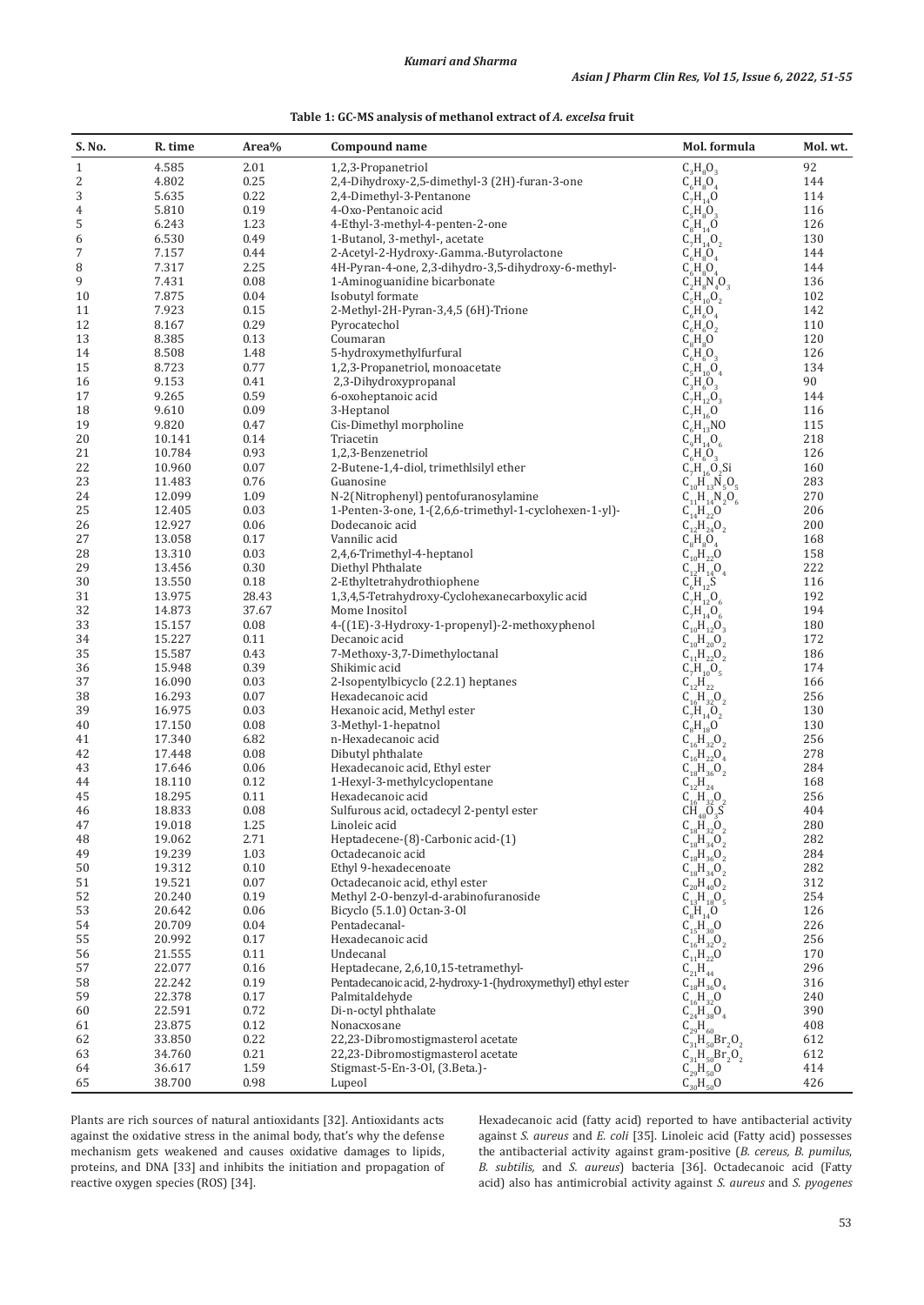[37]. Hexadecanoic acid, methyl ester belongs to the class of organic compounds known as fatty acid methyl esters, reported to have antibacterial and antifungal activities [38]. In another study, nematicidal and pesticidal activities of hexadecanoic acid, methyl ester have been reported [39]. Lupeol (phytosterol) has been reported to have antiinflammatory and anticancer activities [40,41].

Hexadecanoic acid ethyl ester (fatty acid ester) acts as an antioxidant, hypocholesterolemic nematicide, pesticide, antiandrogenic flavor, hemolytic, and 5-alpha reductase inhibitor [42].

Phytosterol derivative Stigmast-5-en-3-ol reduces blood level of glucose, possess anti-inflammatory, anti-pyretic, anti-arthritic, and antiulcer activity [43-46]. 5-Hydroxymethylfurfural (HMF) is a member of the class of furans. Oxidase activity of 5-hydroxymethylfurfural was identified in the bacterium *Cupriavidus basilensis* [47].

As a biofumigant, coumaran is reported to act against insect pests found in stored food grains [48].

## **CONCLUSION**

The present investigation concludes that the stronger extraction capacity of methanol could have been produced a number of active constituents responsible for a lot of biological activities. So that those might be utilized for the development of traditional medicines and further investigation needs to elute novel active compounds from the medicinal plants which may be created a new way to treat many incurable diseases including cancer.

# **ACKNOWLEDGMENT**

The authors would like to acknowledge the Department of Botany, University of Rajasthan, Jaipur for providing basic facilities to conduct this research work.

#### **AUTHOR'S CONTRIBUTIONS**

Aruna kumari carried out the experimental work and manuscript writing. R. A. Sharma analysed the results.

#### **CONFLICT OF INTEREST**

This statement is to declare that the authors involved in this manuscript have no conflict of interest.

## **FUNDING**

Nil.

# **REFERENCES**

- 1. Qazi MA, Molvi K. Herbal medicine: A comprehensive review. Int J Pharmacol Res 2016;8:1-5.
- 2. Adhikari PP, Paul SB. History of Indian traditional medicine: A medical inheritance. Asian J Pharm Clin Res 2018;11:421-6. doi: 10.22159/ ajpcr.2018.v11i1.21893
- 3. Atanasov AG, Waltenberger B, Pferschy-Wenzig EM, Linder T, Wawrosch C, Uhrin P, *et al.* Discovery and resupply of pharmacologically active plant derived natural products: A review. Biotechnol Adv 2015;33:1582-614. doi: 10.1016/j.biotechadv.2015.08.001, PMID 26281720
- 4. Ashraf K, Halim H, Lim SM, Ramasamy K, Sultan S. *In vitro* antioxidant, antimicrobial and antiproliferative studies of four different extracts of *Orthosiphon stamineus, Gynura procumbens* and *Ficus deltoidea.* Saudi J Biol Sci 2020;27:417-32. doi: 10.1016/j. sjbs.2019.11.003, PMID 31889866
- 5. Rasouli H, Yarani R, Pociot F, Popović-Djordjević J. Anti-diabetic potential of plant alkaloids: Revisiting current findings and future perspectives. Pharmacol Res 2020;155:104723. doi: 10.1016/j. phrs.2020.104723, PMID 32105756
- 6. Maema LP, Potgieter M, Masevhe NA, Samie A. Antimicrobial activity of selected plants against fungal species isolated from South African AIDS patients and their antigonococcal activity. J Complement Integr

Med 2020;17:87. doi: 10.1515/jcim-2019-0087, PMID 32301751

- Ben-Shabat S, Yarmolinsky L, Porat D, Dahan A. Antiviral effect of phytochemicals from medicinal plants: Applications and drug delivery strategies. Drug Deliv Transl Res 2020;10:354-67. doi: 10.1007/ s13346-019-00691-6, PMID 31788762
- 8. Ahmad R, Khan MA, Srivastava AN, Gupta A, Srivastava A, Tanvir R, *et al.* Anticancer potential of natural dietary products: A comprehensive review. Anti Cancer Agents Med Chem 2020;20:122-236.
- 9. Baker DA. Plants against *Helicobacter pylori* to combat resistance: An ethnopharmacological review. Biotechnol Rep (Amst) 2020;26:00470. doi: 10.1016/j.btre.2020.e00470, PMID 32477900
- 10. Islam R, Rahman MS, Rahman SM. GC-MS analysis and antibacterial activity of *Cuscuta reflexa* against bacterial pathogens. Asian Pac J Trop Dis 2015;5:399-403. doi: 10.1016/S2222-1808(14)60804-5
- 11. Adamik K, Brauns FE. *Ailanthus glandulosa* (tree-of-heaven) as a pulpwood. Tech Asso Pulp 1957;40:522-7.
- 12. Jat HS, Singh RK, Mann JS. Ardu (*Ailanthus* sp.) in arid ecosystem: Acompatible species for combating with drought and securing livelihood security of resource poor people. Ind J Trad Knwl 2011;10:102-13.
- 13. Sharma M, Sharma N, Srivastava KK, Parmar A. Population dynamics of major insect pests on *Ailanthus excelsa* Roxb. and their management in arid and semi-arid areas of Rajasthan and Gujarat. Ind Fores 2016;142:900-12.
- 14. Lavhale MS, Mishra SH. Nutritional and therapeutic potential of *Ailanthus excelsa*-a review. Phcog Rev 2007;1:105-13.
- 15. Elzaki OT, Khider TO. Strength properties of *Ailanthus excelsa* Roxb. (tree of heaven) from western Sudan. J Appl Ind Sci 2013;1:38-40.
- 16. Dubal KN, Ghorpade PN, Kale MV. Studies on bioactive compounds of *Tectaria coadunate*. Asian J Pharm Clin Res 2013;6:186-7.
- 17. Upadhye A, Kumbhojkar MS, Vartak VD. Observations on wild plants used in folk medicine in the rural areas of the Kolhapur district. Anc Sci Life 1986;6:119-21. PMID 22557559
- 18. Cowan MM. Plant products antimicrobial agents. Clin Microbiol Rev 1999;14:564-82.
- 19. Ronald Hites A. Gas chromatography-mass spectroscopy. In: Settle FA, editor. Handbook of Instrumental Techniques for Analytical Chemistry. New Jersey: Prentice Hall; 1997. p. 609-24.
- 20. Madhavi N, Kumar EA, Maheswar T, Arya N. Standardization of Swasari Vati with reference to gas chromatography, scanning electron microscopy and EDAX. Int J Res Ayurveda Pharm 2014;5:126-31. doi: 10.7897/2277-4343.05226
- 21. Jie MS, Choi CY. GC-MS analysis and phytochemical screening of a rare pteridophyte *Nephrolepis cardifolia* (L.) Presl. from Tirumala Hills. J Int Fed Clin Chem 1991;3:122.
- 22. Betz JM, Gay ML, Mossoba MM, Adams S, Portz BS. Chiral gas chromatographic determination of ephedrine type alkaloids in dietary supplements containing Ma Huang. J AOAC Int 1997;80:303-15. doi: 10.1093/jaoac/80.2.303, PMID 9086588
- 23. Hassanpouraghdam MB. Flower head volatile oil composition of soil less culture grown *Chrysanthemum balsamitta* L. Nat Prod Res 2009;23:672-7. doi: 10.1080/14786410802591182, PMID 19401923
- 24. Standard Reference Data. National Institute of Standards and Technology (NIST) Mass Database and Software. Version 3.02. United States: Standard Reference Data; 1990.
- 25. Lafferly MF. Registry of Mass Spectral Data. 5<sup>th</sup> ed. New York: Wiley Publishers; 1989.
- 26. Sridharan S, Meena V, Kavitha V, Nayagam AA. GC-MS study and phytochemical profiling of *Mimosa pudica* Linn. J Pharm Res 2011;4:741-2.
- 27. Rahman MM, Ahmad SH, Mohamed MT, Ab Rahman MZ. Antimicrobial compounds from leaf extracts of *Jatropha curcas, Psidium guajava*, and *Andrographis paniculata*. ScientificWorldJournal 2014;2014:635240.
- 28. Das S, Vasudeva N, Sharma S. Chemical composition of ethanol extract of *Macrotyloma uniflorum* (Lam.) Verdc. using GC-MS spectroscopy. Org Med Chem Lett 2014;4:13. doi: 10.1186/s13588-014-0013-y, PMID 26548989
- 29. Hiramoto K, Nasuhara A, Michikoshi K, Kato T, Kikugawa K. DNA strand-breaking activity and mutagenicity of 2,3-dihydro-3,5 dihydroxy-6-methyl-4H-pyran-4-one (DDMP), a Maillard reaction product of glucose and glycine. Mutat Res 1997;395:47-56. doi: 10.1016/s1383-5718(97)00141-1, PMID 9465913
- 30. Kumar PP, Kumaravel S, Lalitha C. Screening of antioxidant activity, total phenolics and GC-MS study of *Vitex nigundo*. Afr J Biochem Res  $2010:4:191-5$ .
- 31. Yu X, Zhao M, Liu F, Zeng S, Hu J. Identification of 2,3-dihydro-3,5 dihydroxy-6-methyl-4H-pyran-4-one as a strong antioxidant in glucose-